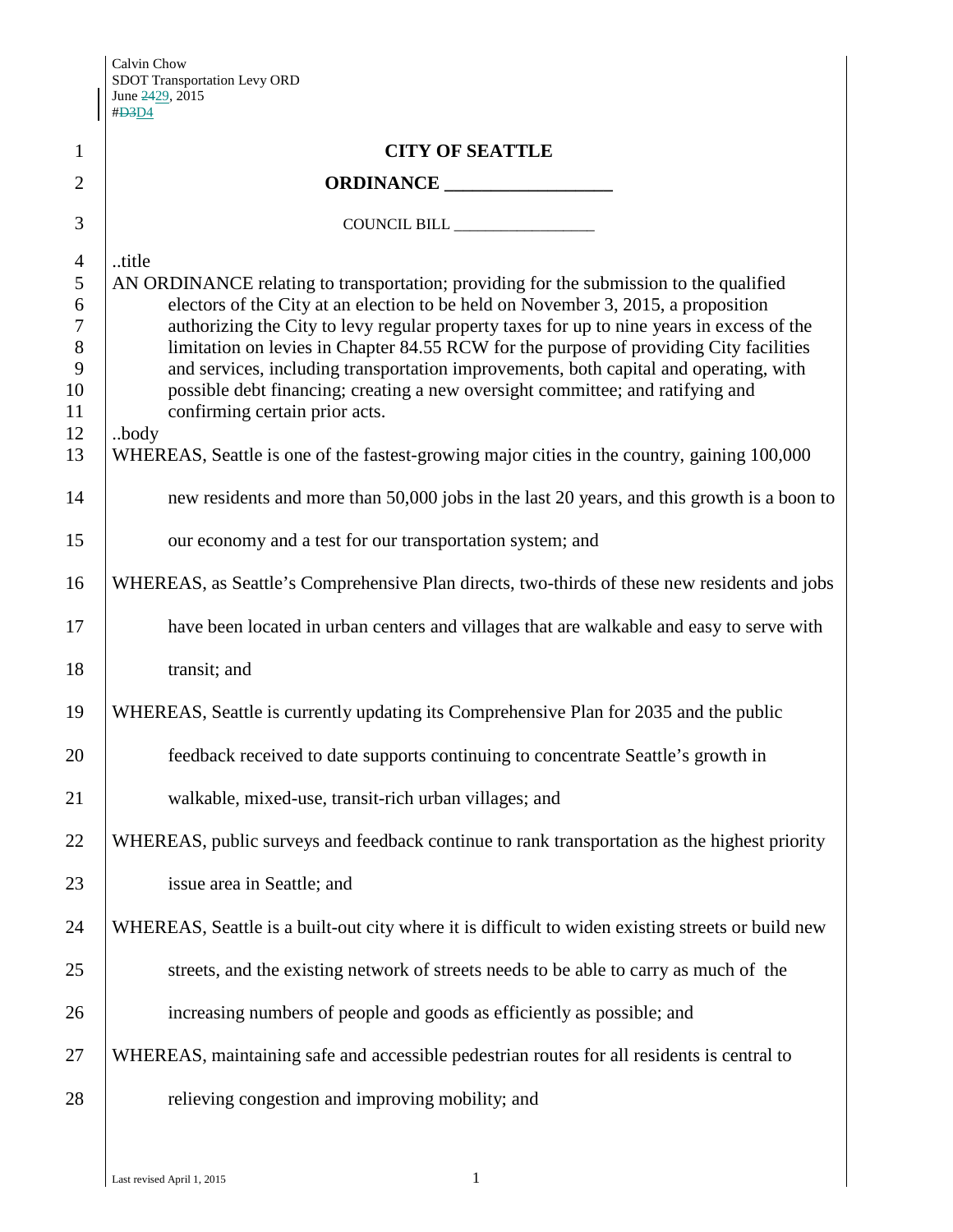| $\mathbf{1}$   | WHEREAS, the City of Seattle is located in an active seismic zone with the potential for a major |  |  |
|----------------|--------------------------------------------------------------------------------------------------|--|--|
| $\overline{2}$ | seismic event and reinforcing the City's bridges and structures is a priority; and               |  |  |
| 3              | WHEREAS, Seattle's transportation system must help fight climate change, promote vibrant         |  |  |
| $\overline{4}$ | communities and improve public health; and                                                       |  |  |
| 5              | WHEREAS, the 2006 Bridging the Gap transportation levy contributed approximately                 |  |  |
| 6              | \$365,000,000 to transportation investment, with a focus on maintenance; and                     |  |  |
| $\overline{7}$ | WHEREAS, Bridging the Gap has funded significant transportation system maintenance and           |  |  |
| 8              | upgrades, and is on target to meet or exceed nearly all of the commitments made as part          |  |  |
| 9              | of the voter-approved measure, including the paving of 225 lane-miles of streets,                |  |  |
| 10             | rehabilitation or seismic retrofit of 12 bridges, replacement of 90,000 street signs,            |  |  |
| 11             | enhancement of three transit corridors, construction of 120 blocks of new sidewalk,              |  |  |
| 12             | restriping of 5,000 crosswalks, implementation of 48 Safe Routes to School projects and          |  |  |
| 13             | 30 Neighborhood Street Fund projects and development of a robust asset management                |  |  |
| 14             | program that has identified and catalogued the condition of transportation assets and their      |  |  |
| 15             | maintenance needs; and                                                                           |  |  |
| 16             | WHEREAS, Bridging the Gap expires at the end of 2015 and the funding it provides needs to be     |  |  |
| 17             | replaced to continue critical maintenance and improvement of Seattle's transportation            |  |  |
| 18             | system; and                                                                                      |  |  |
| 19             | WHEREAS, these critical maintenance and improvement needs include safety improvements            |  |  |
| 20             | that will keep bridges safe in an earthquake and help Seattle reach its goal of zero serious     |  |  |
| 21             | or fatal crashes on Seattle streets; and                                                         |  |  |
| 22             | WHEREAS, Seattle families' transportation-related spending is second only to their spending on   |  |  |
| 23             | housing, and a well-functioning transportation system that provides many alternatives to         |  |  |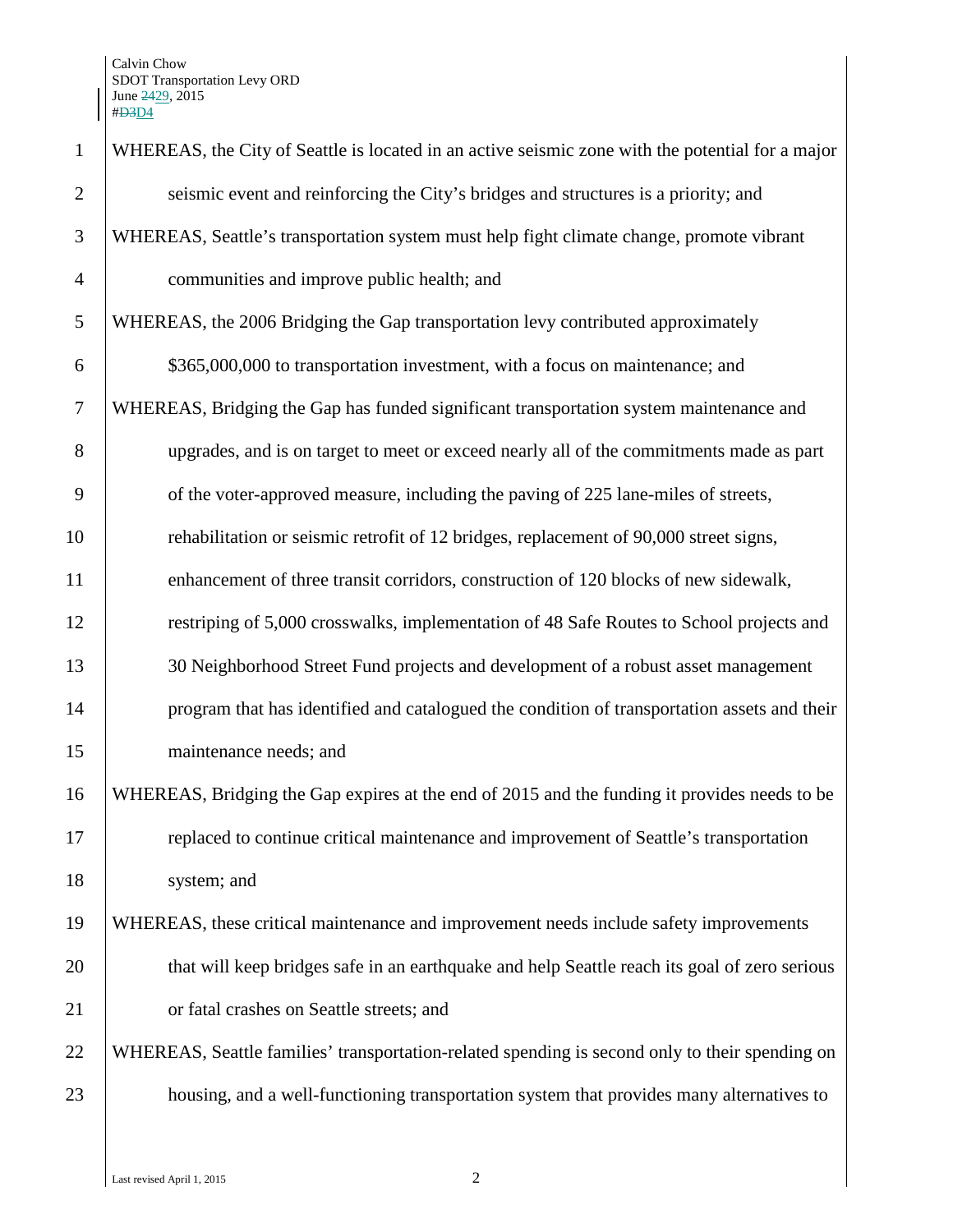| $\mathbf{1}$   | the expense of car ownership can make living and working in Seattle more affordable;           |  |
|----------------|------------------------------------------------------------------------------------------------|--|
| $\overline{2}$ | and                                                                                            |  |
| 3              | WHEREAS, careful maintenance of transportation infrastructure today can lessen the expense of  |  |
| $\overline{4}$ | increased maintenance tomorrow; and                                                            |  |
| 5              | WHEREAS, Seattle has three adopted modal master plans including the Bicycle Master Plan        |  |
| 6              | adopted in 2014, the Transit Master Plan adopted in 2012, and the Pedestrian Master Plan       |  |
| $\tau$         | adopted in 2009, as well as a Freight Master Plan currently in development; and                |  |
| 8              | WHEREAS, it is the City's goal to prioritize Safe Routes to School investments in safe walking |  |
| 9              | and biking routes within an approximate 1-mile radius of elementary schools,                   |  |
| 10             | emphasizing connections to community amenities such as community centers, libraries,           |  |
| 11             | transit hubs, and neighborhood business districts; and                                         |  |
| 12             | WHEREAS, The 10-year Move Seattle Strategy was created in 2015 to integrate and prioritize     |  |
| 13             | the implementation of the modal master plans through a comprehensive approach to the           |  |
| 14             | transportation system organized around five core values: a safe, affordable,                   |  |
| 15             | interconnected, vibrant, and innovative city for all; and                                      |  |
| 16             | WHEREAS, efficient and reliable movement of freight and goods is a hallmark of a vibrant city  |  |
| 17             | and the Freight Master Plan currently in development will recommend increased                  |  |
| 18             | investment in freight and goods movement; and                                                  |  |
| 19             | WHEREAS, existing revenue available for transportation maintenance and improvements is         |  |
| 20             | insufficient; and                                                                              |  |
| 21             | WHEREAS, in 2001 voters statewide approved Initiative 747 and in 2007 the Washington State     |  |
| 22             | Legislature reinstated the initiative, which capped the growth in property tax without         |  |
| 23             | special approval of the voters at 1 percent, below the rate of inflation; and                  |  |
|                |                                                                                                |  |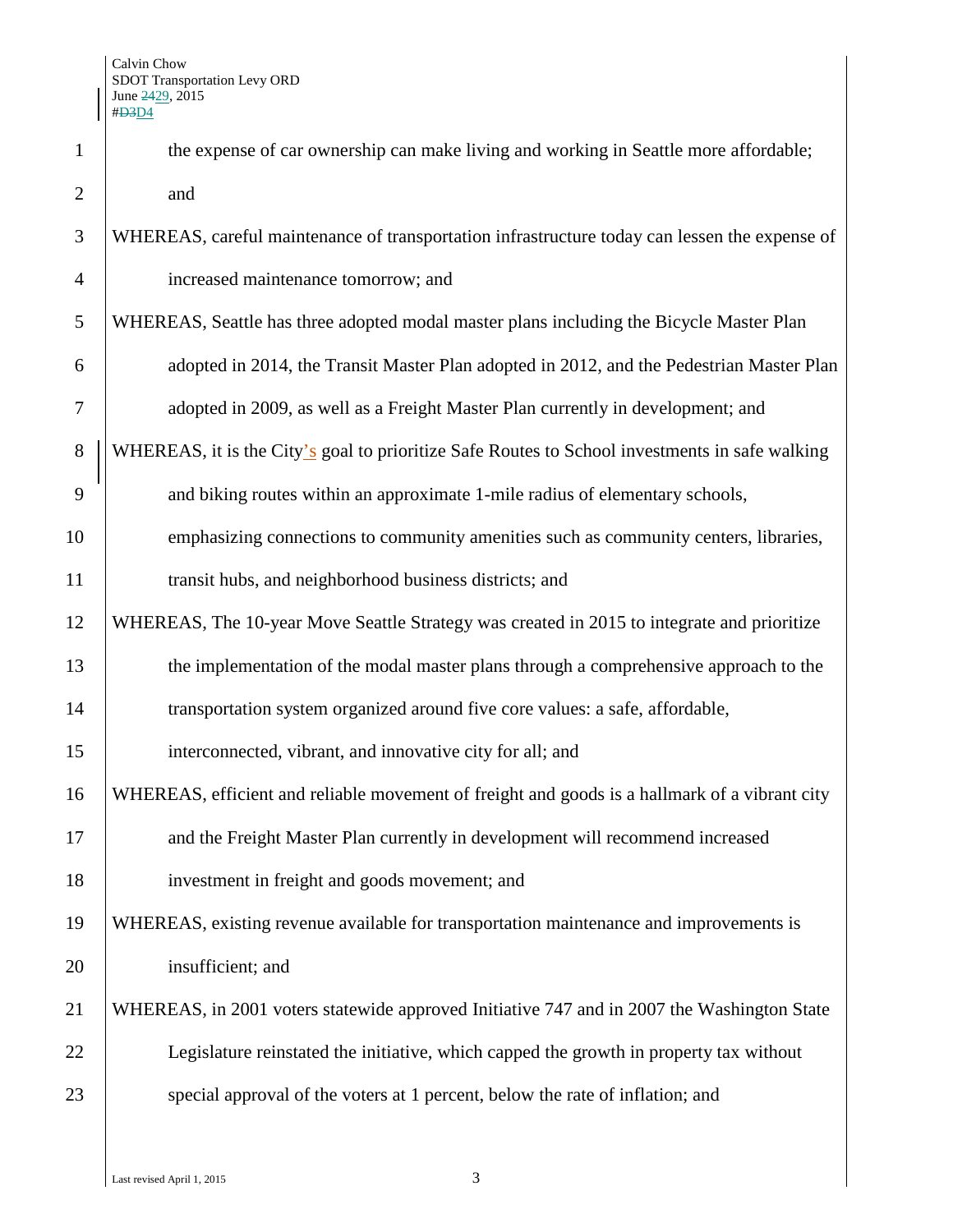Calvin Chow SDOT Transportation Levy ORD June <del>24</del>29, 2015 #D3D4

| $\mathbf{1}$   | WHEREAS, State-shared gas tax revenues for Seattle do not keep up with inflation; and         |
|----------------|-----------------------------------------------------------------------------------------------|
| $\overline{2}$ | WHEREAS, while the City is evaluating and developing a proposal for transportation impact     |
| 3              | fees in the City of Seattle, impact fees are neither sufficient nor appropriate to fund all   |
| $\overline{4}$ | transportation maintenance and system operation needs; and                                    |
| 5              | WHEREAS, in 2014 Seattle voters approved Seattle Transportation Benefit District Proposition  |
| 6              | One, which will provide an estimated \$50,000,000 annually for additional transit service     |
| $\tau$         | over six years, and in 2016 voters region-wide may be asked to consider a measure to          |
| 8              | expand light rail by funding Sound Transit 3, and both of these measures can be               |
| 9              | complemented and leveraged with additional Seattle investment through a levy; and             |
| 10             | WHEREAS, in 2006 the City developed and City Council adopted Resolution 30915 which           |
| 11             | specified a 20-year funding plan for transportation and assumed a second property tax         |
| 12             | levy to follow Bridging the Gap; and                                                          |
| 13             | WHEREAS, on March 18, 2015, the City released a draft transportation levy proposal to replace |
| 14             | the Bridging the Gap transportation levy organized around the core Move Seattle               |
| 15             | principles, and asked for community feedback on the priorities it funded; and                 |
| 16             | WHEREAS, three open house meetings, 35 community briefings attended by 750 people, five       |
| 17             | coffee hour discussions, one webinar, and drop-in sessions at libraries, community            |
| 18             | centers and farmers markets, along with an online survey, generated over 8,000                |
| 19             | comments and 5,300 survey responses on the proposed levy; and                                 |
| 20             | WHEREAS, those comments have been incorporated and used to inform the proposal; and           |
| 21             | WHEREAS, spending of future levy dollars will be directed by the City's commitment to social  |
| 22             | equity and equity in City contracting to advance the mission to promote race and gender       |
| 23             | equity in contracting as outlined in Executive Order 2014-03, Equity in City Contracting,     |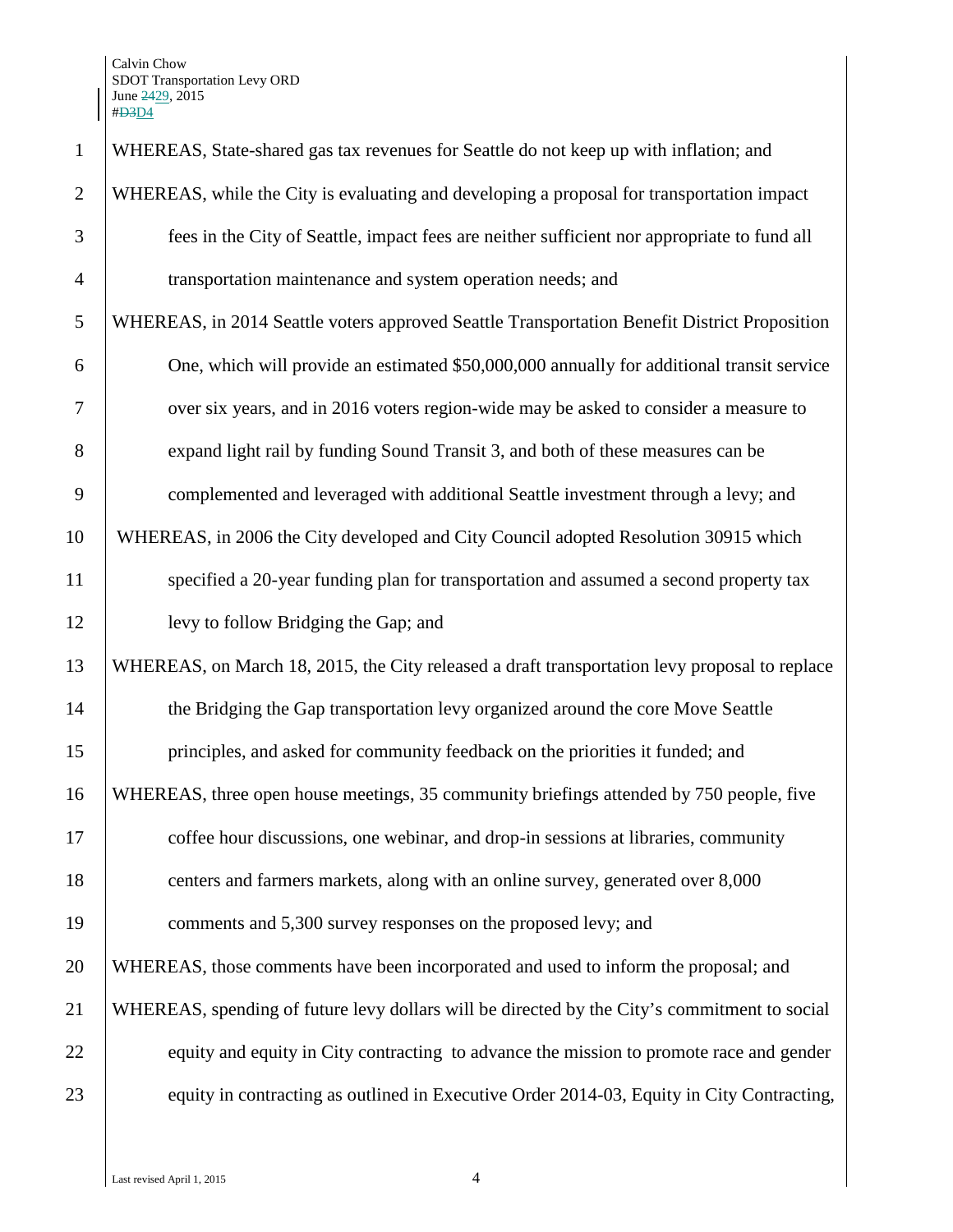| $\mathbf{1}$   | and Seattle Municipal Code Chapter 20.42, Equality in Contracting; NOW,                           |  |
|----------------|---------------------------------------------------------------------------------------------------|--|
| $\overline{2}$ | THEREFORE,                                                                                        |  |
| 3              | BE IT ORDAINED BY THE CITY OF SEATTLE AS FOLLOWS:                                                 |  |
| $\overline{4}$ | Section 1. Definitions. As used in this ordinance, the following words when capitalized           |  |
| 5              | have the following meanings:                                                                      |  |
| 6              | "City" means The City of Seattle.                                                                 |  |
| 7              | "Director" means the Director of Finance.                                                         |  |
| 8              | "Levy Proceeds" means that portion of regular property taxes levied and collected as              |  |
| 9              | authorized by voter approval pursuant to this ordinance that are above the growth limit on levies |  |
| 10             | in RCW 84.55.010, and all interest and other earnings thereon, and, if the City issues bonds,     |  |
| 11             | notes, interfund loans, or other evidences of indebtedness payable wholly or in part from the     |  |
| 12             | additional taxes authorized under this ordinance, as permitted by Section 4 of this ordinance,    |  |
| 13             | then Levy Proceeds also includes the proceeds of those bonds, notes, interfund loans, or other    |  |
| 14             | evidences of indebtedness.                                                                        |  |
| 15             | "Spending Breakdown" means the categories and elements included as Attachment A to                |  |
| 16             | this ordinance.                                                                                   |  |
| 17             | "Transportation Improvements" means the categories and program areas referred to in               |  |
| 18             | Section 6, with such modifications as the City may from time to time authorize by ordinance.      |  |
| 19             | Section 2. Levy of Regular Property Taxes Submittal. The City hereby submits to the               |  |
| 20             | qualified electors of the City a proposition as authorized by RCW 84.55.050 to exceed the levy    |  |
| 21             | limitation on regular property taxes contained in RCW 84.55.010 for property taxes levied in      |  |
| 22             | 2015 through 2023 for collection in 2016 through 2024, respectively, solely for the purpose of    |  |
| 23             | raising up to \$930,000,000 in aggregate over a period of up to nine years for transportation     |  |
|                |                                                                                                   |  |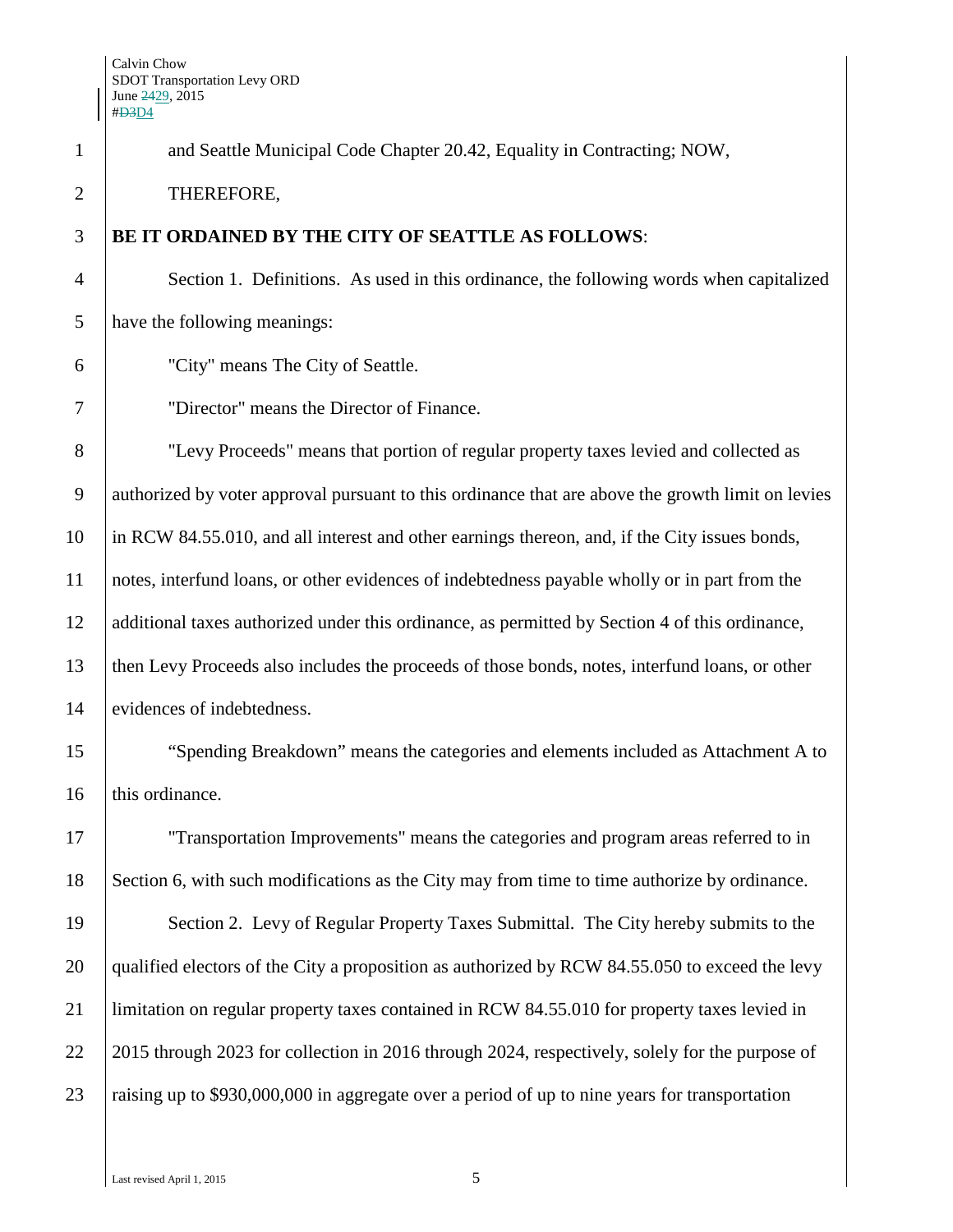Calvin Chow SDOT Transportation Levy ORD June 2429, 2015 #D3D4

 purposes. The proposition shall be limited so that the City shall not levy more than \$95,000,000 in the first year, in addition to the maximum amount of regular property taxes it could have levied consistent with RCW Chapter 84.55 in the absence of this ordinance. Pursuant to RCW  $\left| \frac{84.55.050(45)}{84.55.050(45)} \right|$ , the maximum regular property taxes that may be levied in 2024 for collection in 2025 and in later years shall be computed as if the limit on regular property taxes had not been increased under this ordinance.

 Section 3. Deposit of Levy Proceeds. All Levy Proceeds shall be placed in and 8 Segregated within the Transportation Fund. The Levy Proceeds may be temporarily deposited or invested in such manner as may be lawful for the investment of City money and all investment earnings shall be deposited in the Transportation Fund. The Director of Finance is authorized to create other subfunds or accounts as may be needed to implement the purposes of this ordinance.

12 Section 4. Bond and Notes. To the extent permitted by applicable law the City may 13 | issue bondsissue bonds, notes, or other evidences of indebtedness payable wholly or in part from 14 the additional taxes additional taxes authorized under this ordinance, and may pledge and may 15 apply such taxes to the payment of principal of, interest on, and premium (if any) on such bonds, 16 notes, or other evidences of indebtedness and to the payment of costs associated with them.

17 Section 5. Use of Levy Proceeds. The Levy Proceeds shall be used solely for 18 Transportation Improvements in accordance with the provisions in Section 6 and in accordance 19 with RCW 84.55.050. The Council expects to appropriate or transfer General Subfund (GSF) 20 revenues in the annual budget for transportation purposes. The minimum expected annual 21 appropriation or transfer (Minimum Annual GSF Appropriation) is \$40,000,000 in the first year 22 of the levy; the Minimum Annual GSF Appropriation thereafter will be adjusted by an 23 inflationary factor on an annual basis. If the Council does not appropriate at least the Minimum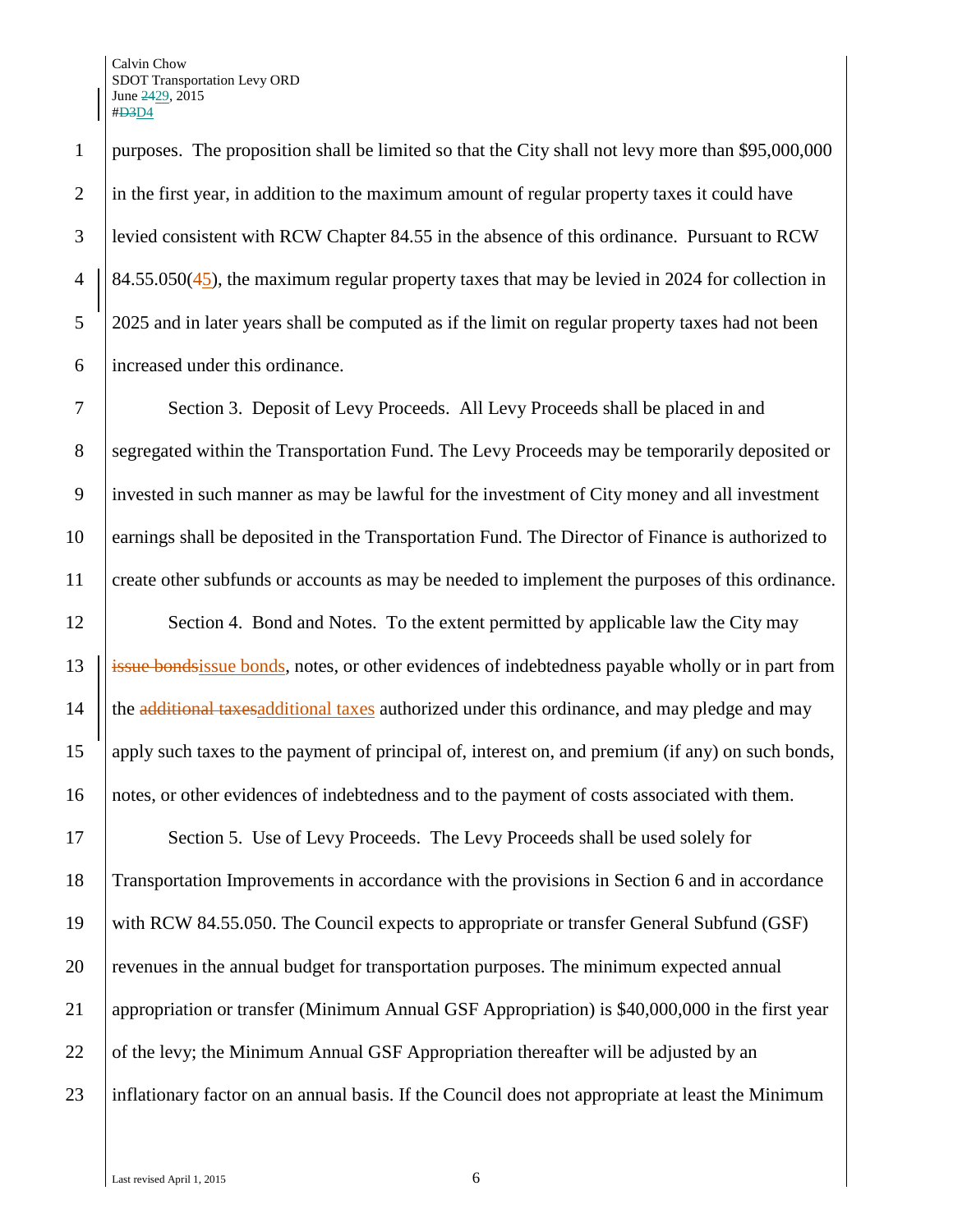| $\mathbf{1}$                           | Annual GSF Appropriation in a given year, then the Council may not levy any taxes authorized                                                                                                                 |  |  |  |
|----------------------------------------|--------------------------------------------------------------------------------------------------------------------------------------------------------------------------------------------------------------|--|--|--|
| $\overline{2}$                         | by this ordinance, for collection in the following budget year, unless the City Council by a 3/4                                                                                                             |  |  |  |
| 3                                      | vote determines that economic or financial conditions prevent the Council from appropriating the                                                                                                             |  |  |  |
| $\overline{4}$                         | Minimum Annual GSF Appropriation. The annual inflationary factor will be the lesser of three                                                                                                                 |  |  |  |
| 5                                      | percent or the percent change in the Consumer Price Index for All Urban Consumers in Seattle-                                                                                                                |  |  |  |
| 6                                      | Tacoma-Bremerton (CPI-U-Seattle) for the 12-month period ending in June of the current budget                                                                                                                |  |  |  |
| $\tau$                                 | year relative to the 12-month period ending in June of the prior budget year.                                                                                                                                |  |  |  |
| 8                                      | Section 6. Transportation Improvements. Transportation improvements shall occur in                                                                                                                           |  |  |  |
| 9                                      | three core categories: safe routes, congestion relief, and maintenance and repair. The City                                                                                                                  |  |  |  |
| 10                                     | anticipates collecting \$930 million in Levy Proceeds over a nine-year span. The Levy Proceeds                                                                                                               |  |  |  |
| 11                                     | shall be appropriated in the following ways:                                                                                                                                                                 |  |  |  |
| 12                                     | 1. Safe Routes Programs. The City shall appropriate \$207 million in Levy Proceeds for safe                                                                                                                  |  |  |  |
| 13                                     | routes. The Levy includes the following Safe Routes Programs:                                                                                                                                                |  |  |  |
| 14<br>15<br>16<br>17<br>18<br>19<br>20 | <b>Safety Corridors</b><br>$\bullet$<br><b>Safe Routes to School</b><br><b>Signs and Markings</b><br><b>Transportation Operations</b><br><b>Bicycle Safety</b><br>Pedestrian Safety<br>Neighborhood Projects |  |  |  |
| 21                                     | Congestion Relief Programs. The City shall appropriate \$303 million in Levy Proceeds<br>2.                                                                                                                  |  |  |  |
| 22                                     | for congestion relief. Of these appropriations, not less than \$20 million will be                                                                                                                           |  |  |  |
| 23                                     | appropriated for the Lander Street grade separation project; or, in the event the Lander                                                                                                                     |  |  |  |
| 24                                     | Street project is not funded, these appropriations will be used for other freight mobility                                                                                                                   |  |  |  |
| 25                                     | improvements. The Levy includes the following Congestion Relief Programs:                                                                                                                                    |  |  |  |
| 26                                     | Multimodal Improvements                                                                                                                                                                                      |  |  |  |
|                                        |                                                                                                                                                                                                              |  |  |  |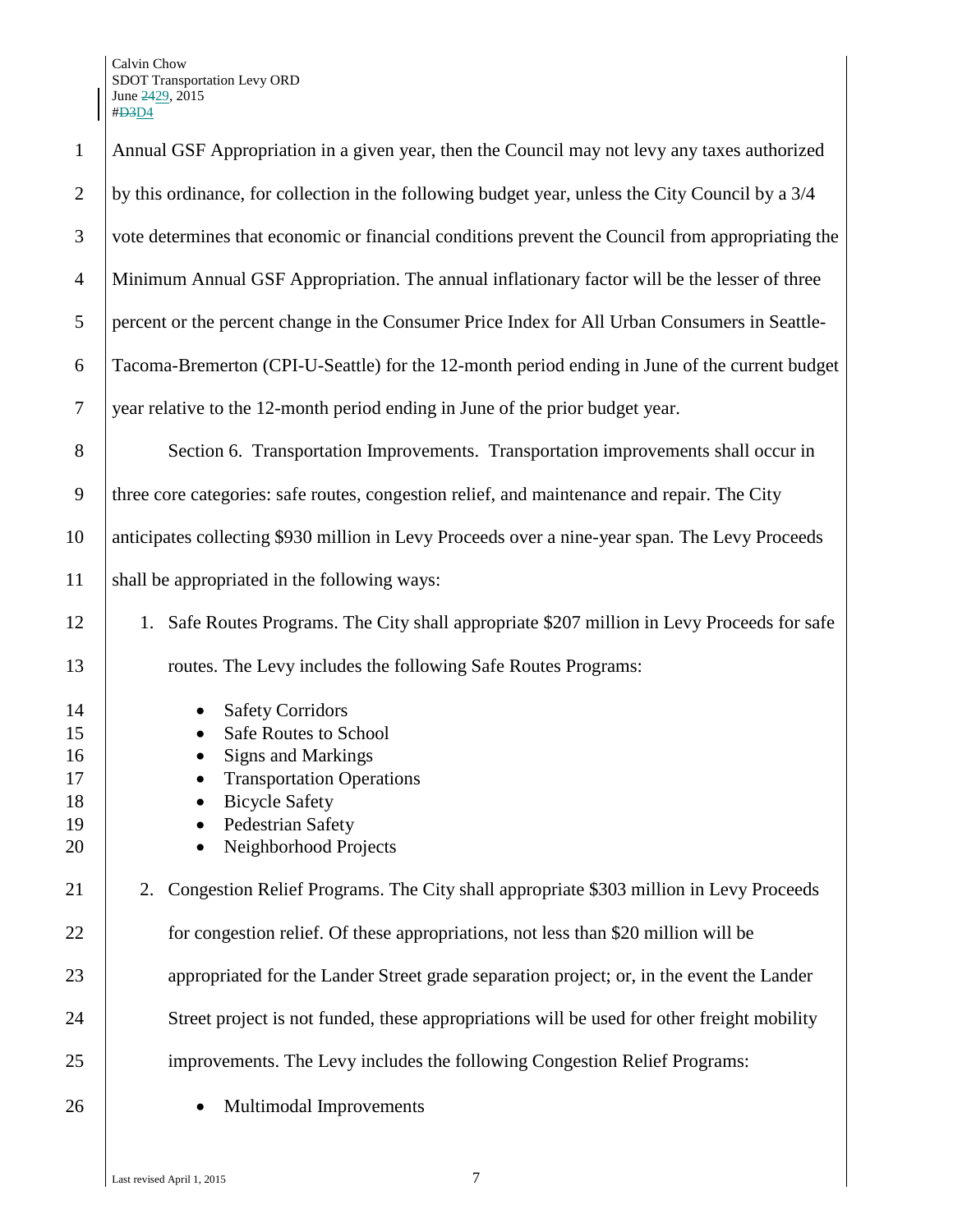| #D3D4                                                                                                                                                                                                                                                                                                                                                                                                         |  |  |
|---------------------------------------------------------------------------------------------------------------------------------------------------------------------------------------------------------------------------------------------------------------------------------------------------------------------------------------------------------------------------------------------------------------|--|--|
| <b>Traffic Signal Timing</b><br><b>Intelligent Transportation Systems</b><br>Light Rail Connections: Graham Street Light Rail Station<br>Northgate Bridge<br>Light Rail Connections: Accessible Mt. Baker<br><b>Bicycle and Walking Facilities</b><br>New Sidewalks<br>Partnership Improvements: Lander Street Overpass<br>Heavy Haul Network: East Marginal Way Corridor<br><b>Freight Spot Improvements</b> |  |  |
| 3. Maintenance and Repair Programs. The City shall appropriate \$420 million in Levy                                                                                                                                                                                                                                                                                                                          |  |  |
| Proceeds for maintenance and repair. The Levy includes the following Maintenance and                                                                                                                                                                                                                                                                                                                          |  |  |
| Repair programs:                                                                                                                                                                                                                                                                                                                                                                                              |  |  |
| <b>Bridge and Structures Maintenance</b><br><b>Bridge Seismic Improvements</b><br><b>Bridge Replacement</b><br>Arterial Roadway Maintenance<br>Paving Spot Improvements<br><b>Drainage Partnerships</b><br>Tree Trimming and Tree Planting                                                                                                                                                                    |  |  |
| The nine-year appropriation amounts of Levy Proceeds for each core category established                                                                                                                                                                                                                                                                                                                       |  |  |
| in this Section 6 may be changed by up to ten percent of the amount listed for each core category                                                                                                                                                                                                                                                                                                             |  |  |
| by separate ordinance, after the Levy Oversight Committee has been given an opportunity to                                                                                                                                                                                                                                                                                                                    |  |  |
| comment. The nine-year appropriations amount of Levy Proceeds for each core category                                                                                                                                                                                                                                                                                                                          |  |  |
| established in this Section 6 may be changed by more than ten percent of the amount listed for                                                                                                                                                                                                                                                                                                                |  |  |
| each core category by a 3/4 vote of City Council.                                                                                                                                                                                                                                                                                                                                                             |  |  |
| The Spending Breakdown (Attachment A) provides additional information about the                                                                                                                                                                                                                                                                                                                               |  |  |
| anticipated deliverables, anticipated spending amounts, and the anticipated revenue sources; but                                                                                                                                                                                                                                                                                                              |  |  |
| the Spending Breakdown is illustrative only and shall not be mandatory. The City anticipates that                                                                                                                                                                                                                                                                                                             |  |  |
|                                                                                                                                                                                                                                                                                                                                                                                                               |  |  |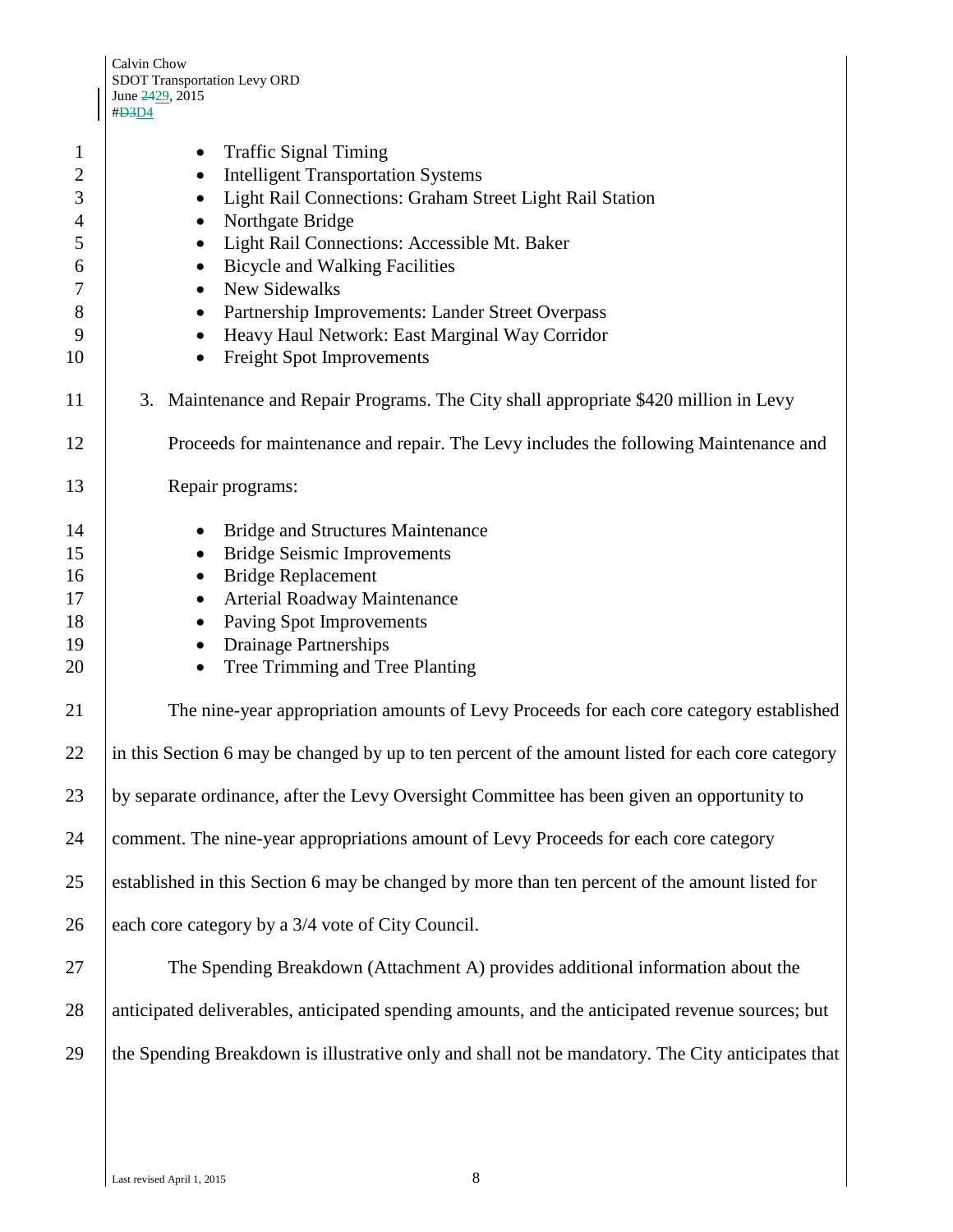appropriations of Levy Proceeds will be consistent with the programs described in the Spending Breakdown attached to the ordinance.

 In the annual City budget or by separate ordinance, the City shall from year-to-year determine the Transportation Improvements and funding allocations that will most effectively achieve the Levy goals and outcomes. Within a budget year the City is authorized to reallocate unexpended and unencumbered funds from one program to another within each of the three core categories by making operating budget transfers consistent with Seattle Municipal Code 5.08.020.

 The City will seek to maximize the potential of the Levy Proceeds by pursuing complementary grant funds, by engaging in partnerships with other agencies, and by identifying improvements in efficiencies and effectiveness.

12 Section 7. The Seattle Department of Transportation shall evaluate whether and how its projects advance the goals of the following initiatives: (1) the City's Vision Zero Plan; (2) the City's Safe Routes to School program; and (3) the City's Race and Social Justice Initiative. The Seattle Department of Transportation shall provide an annual report to the City Council documenting this evaluation for (a) every freight, transit, and safety corridor project and (b) every other transportation project with a total Capital Improvement Project budget that exceeds \$5 million.

19 Section 8. Use of Funds. Any proposal to use Levy Proceeds to build or operate 20 Streetcars must be accompanied by a narrative presented to the appropriate Council committee 21 evaluating the proposal's geographic value, productivity, and effect relative to race and social 22  $\frac{1}{2}$  iustice implications. The narrative shall describe describing findings from applying the Racial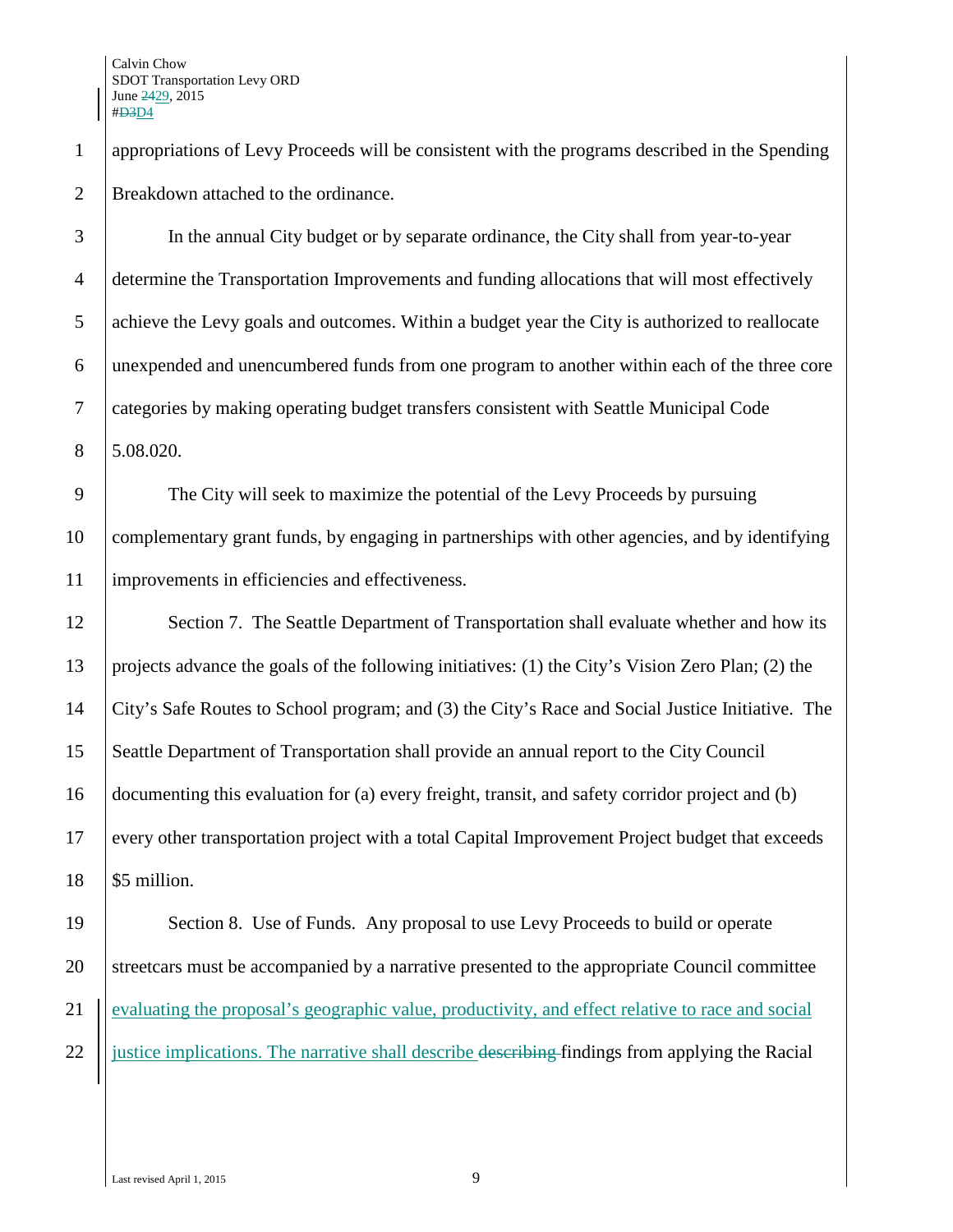## 1 Equity Toolkit (or the successor thereto), geographic value, and productivity to evaluate the 2 | proposal's effects on historically marginalized populations.

 Section 9. Oversight Committee. Conditioned upon voter approval of the ballot proposition submitted by this ordinance, there is established an Oversight Committee to monitor revenues, expenditures, and program and project implementation, and to advise the City Council, the Mayor, and the Seattle Department of Transportation on responding to program and project cost savings or overruns. The Committee will annually review the Seattle Department of Transportation's program and project priorities, spending, and revised financial plans. The 9 Oversight Committee may make recommendations to the Mayor and City Council regarding the 10 | spending of Levy Proceeds.

 The Oversight Committee shall consist of 16 members: a City Council member (the 12 Chair of the City Council's Transportation Committee or its successor committee with responsibility for transportation); the City Budget Director; one representative each chosen by 14 and from among the respective members of the Seattle Pedestrian Advisory Board, Seattle Bicycle Advisory Board, Seattle Transit Advisory Board, and Seattle Freight Board; five Seattle residents appointed by the City Council, including a licensed engineer with bridge and structures experience; and five Seattle residents appointed by the Mayor and subject to confirmation by the 18 | City Council.

19 The initial terms for appointed board members and residents shall be four years, except 20 for two two-year terms (one mayoral appointee and one Council appointee) and four three-year 21 terms (two mayoral appointees and two Council appointees). Subsequent terms for all appointed 22 members shall be four years. The terms shall commence on January 1, 2016. Upon the 23 resignation, retirement, death, incapacity, or removal of an Oversight Committee member, the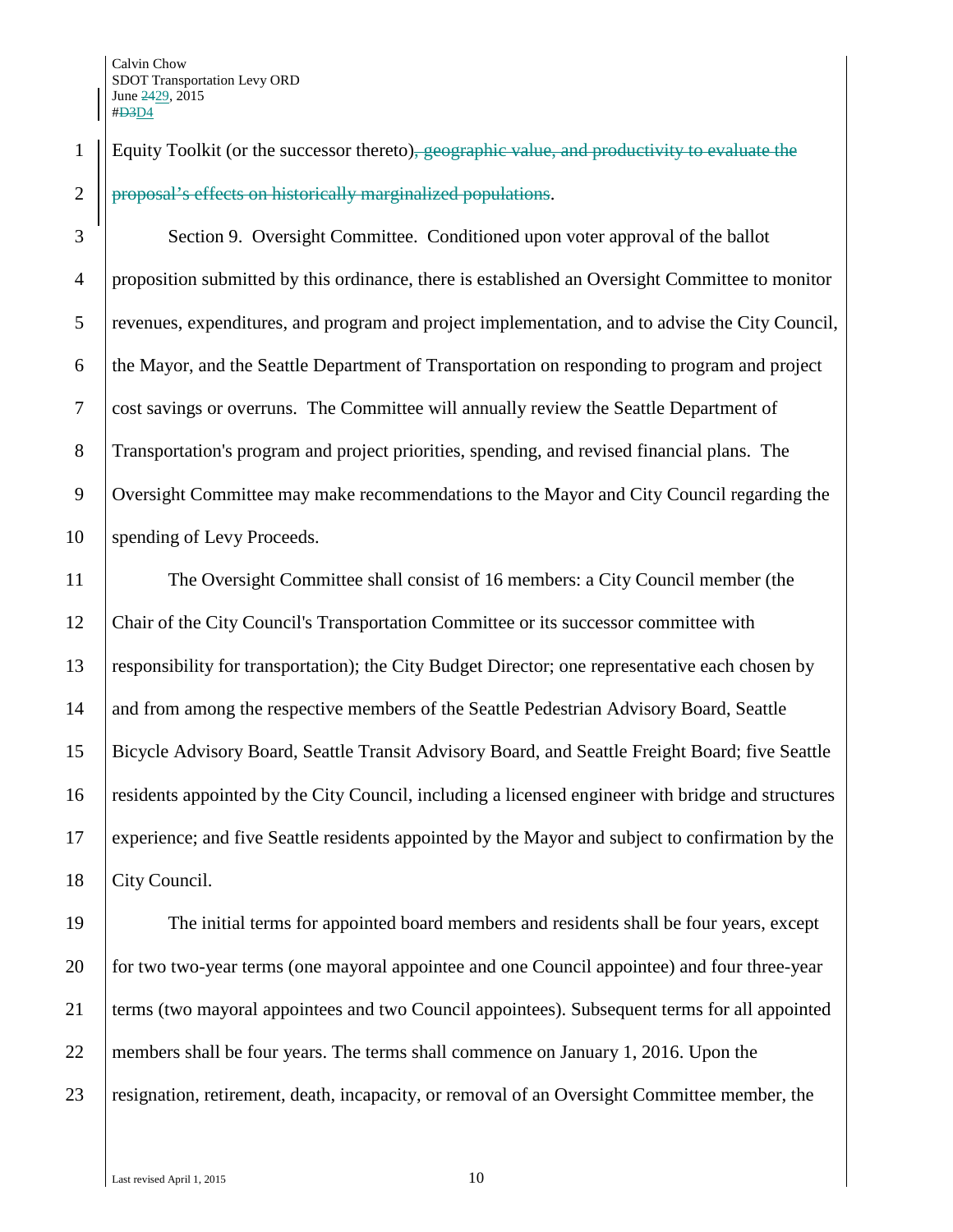authority appointing such member may appoint a replacement for the balance of the term. Late appointments or confirmations shall also be for the balance of a term. Any vacancy in an unexpired term shall be filled in the same manner as the original appointment. A member whose term is ending may continue on an interim basis as a member with voting rights until such time 5 as a successor for that position has been appointed or, for the five residents appointed by the Mayor, confirmed.

 The Oversight Committee will select a chair and may adopt rules for its own procedures, 8 including quorum requirements and the frequency of meetings. Meetings of the Oversight 9 Committee will be open to the public consistent with the Open Public Meetings Act, RCW Chapter 42.30. The Oversight Committee will publish annual reports to the Mayor, City Council, and people of Seattle. Between January 1 and April 30 of 2024, the Oversight Committee is requested to make a recommendation to the Mayor and City Council regarding the advisability of proposing to the voters of Seattle another levy to authorize additional property taxes for implementation of transportation improvements.

 The factors to be considered by the Oversight Committee in making any such recommendations will include, but are not limited to: (a) the City's success in project implementation, including its ability to manage and control project costs; (b) the availability of 18 alternative revenue sources that provide a more direct link between the tax or fee paid and the use of the City's transportation system; and (c) the underlying need for funding to support the uses identified in Section 6. The Mayor and the Council will consider any timely recommendations that may have been made by the Oversight Committee.

 The Seattle Department of Transportation shall provide staff and logistical support for the 23 Oversight Committee. Members shall serve without pay but may be reimbursed for their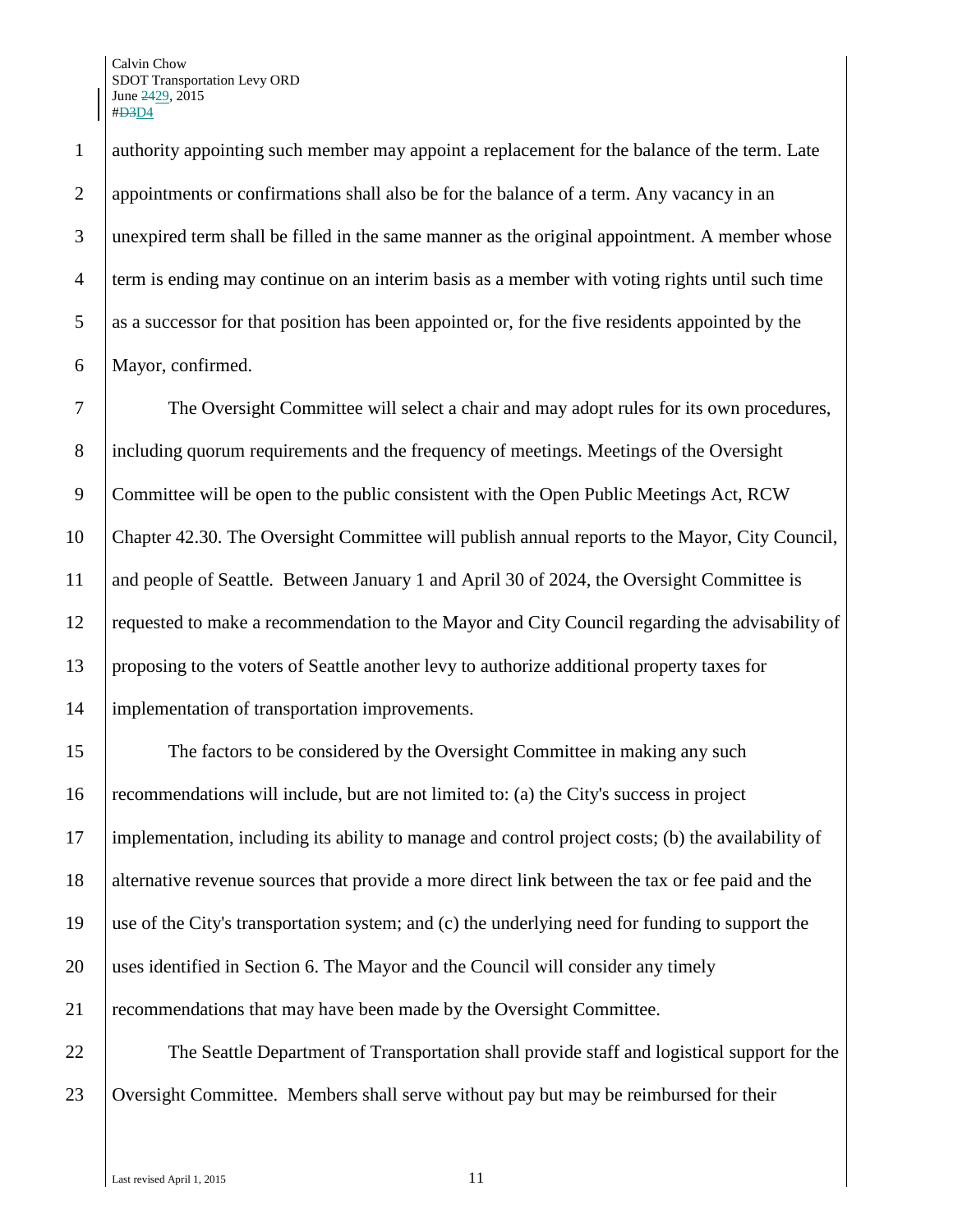expenses, including payments for child care while attending meetings. The Oversight Committee shall continue in existence through December 31, 2024, and thereafter if so provided by ordinance.

 Section 10. Reporting. The Director of Transportation will prepare and submit to the City Council, the Mayor, and the Oversight Committee an annual progress report on the implementation of improvements funded by the levy. For each element of the Spending Breakdown included as Attachment A to this ordinance, the annual progress report will include 8 for each category and each element (detailed by levy, local, and leverage funding):

- (a) the planned spending and planned deliverables;
- (b) actual annual spending and deliverables; and
- (c) actual cumulative spending and deliverables.

 The report will include a narrative assessment comparing actual spending and deliverables to the original planned spending and deliverables, and it will explain why there are deviations (if any) from the originally planned spending and deliverables. Additionally, the annual progress report will summarize levy-supported investments implementing adopted modal plans, including details about the amounts of levy funding, local funding, and leverage funding. In addition to the annual progress report, the Director of Transportation will prepare and 18 Submit an annual report focusing on bridges and structures including a narrative explaining in detail the condition of bridges and structures within the City of Seattle, especially the Ballard and Magnolia bridges, an assessment of known deficiencies and a funding plan to address known deficiencies.

 The Director of Transportation will also annually revise and deliver to the City Council, 23 the Mayor and the Oversight Committee a Transportation Improvements financial plan.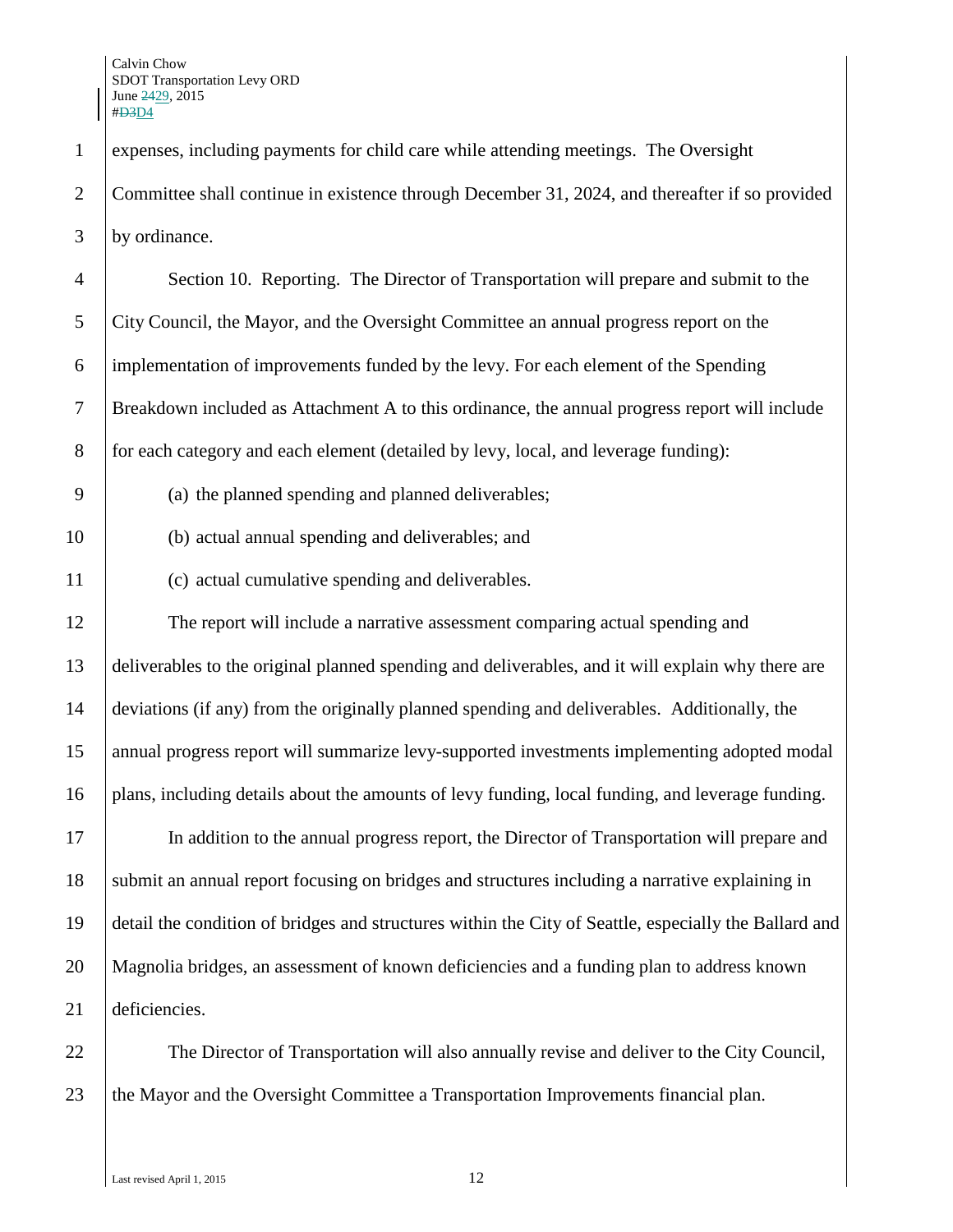| $\mathbf{1}$   | Section 11. Election Ballot Title. The City Council directs that the City Clerk file this                                        |
|----------------|----------------------------------------------------------------------------------------------------------------------------------|
| $\overline{2}$ | ordinance with the Director of Elections of King County, Washington, as ex officio supervisor of                                 |
| 3              | elections, requesting that the Director of Elections call and conduct a special election in the City                             |
| $\overline{4}$ | in conjunction with the state general election to be held on November 3, 2015, for the purpose of                                |
| 5              | submitting to the qualified electors of the City the proposition set forth in this ordinance.                                    |
| 6              | The City Clerk is directed to certify to the King County Director of Elections the ballot                                        |
| $\tau$         | title approved by the City Attorney in accordance with the City Attorney's responsibilities under                                |
| 8              | RCW 29A.36.071 and RCW 29A.72.050. The following ballot title containing a statement of                                          |
| 9              | subject and concise description are submitted to the City Attorney for consideration:                                            |
| 10             | <b>CITY OF SEATTLE</b>                                                                                                           |
| 11             | PROPOSITION NO. 1                                                                                                                |
| 12             | The City of Seattle's Proposition 1 concerns replacing funding for citywide transportation                                       |
| 13             | maintenance and improvements.                                                                                                    |
| 14             | If approved, this proposition would replace an expiring levy and would fund bridge seismic                                       |
| 15             | upgrades, transit corridor and light rail station-access projects, pedestrian and bicycle safety                                 |
| 16             | projects, upgraded and, synchronized traffic signals, street maintenance and improvements repair,                                |
| 17             | freight mobility-projects, and neighborhood street fund-projects.                                                                |
| 18             | It authorizes regular property taxes above RCW 84.55 limits, allowing maximum collections of                                     |
| 19             | $\frac{\mu p}{\mu}$ to \$95,000,000 in 2016 and $\frac{\mu p}{\mu}$ to \$930,000,000 over nine years. The 2016 total regular tax |
| 20             | limit would be $$3.60/\$1,000$ assessed value, including approximately $$0.62/\$1,000$ assessed                                  |
| 21             | value in additional taxes.                                                                                                       |
|                |                                                                                                                                  |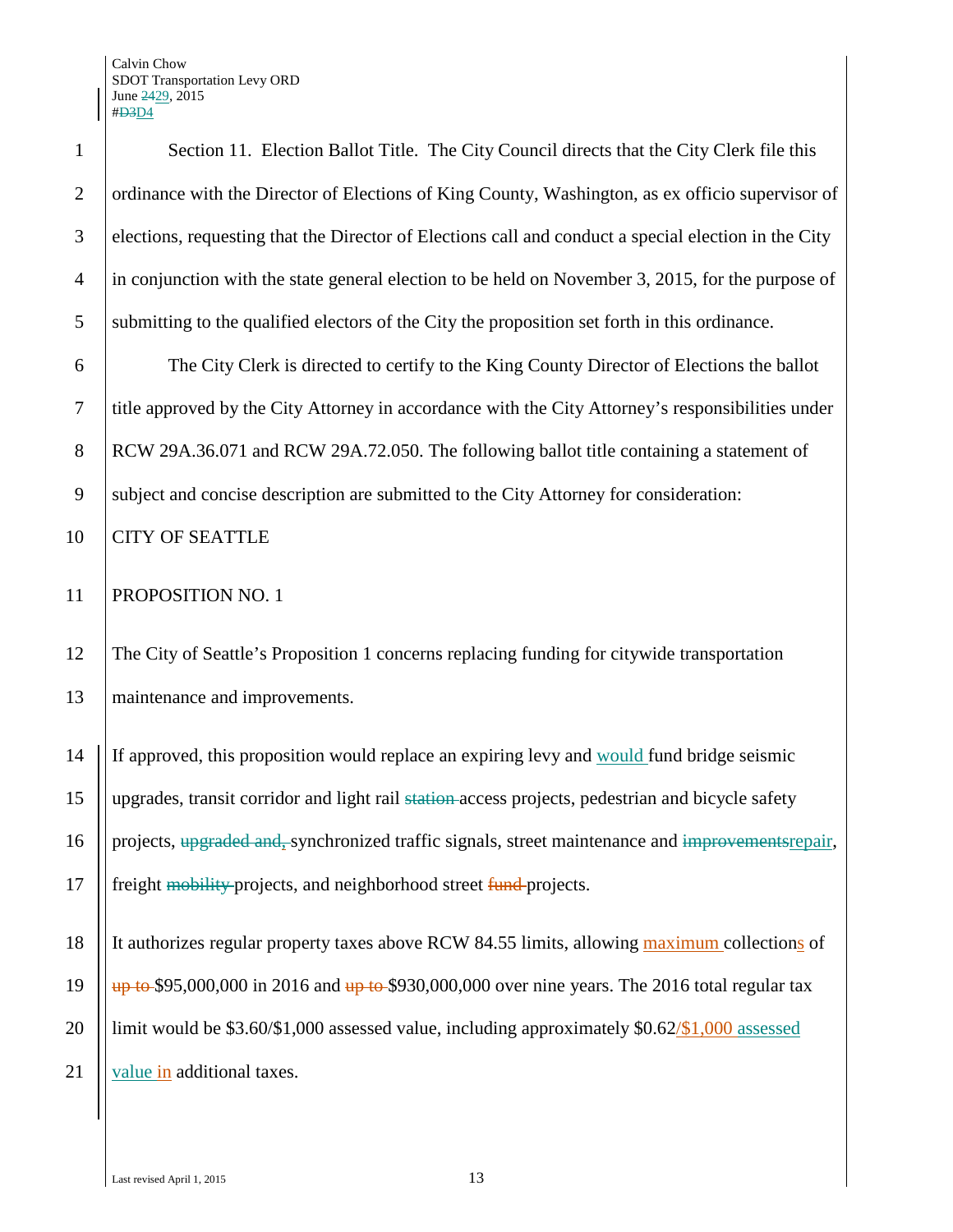1 Should this levy be approved?

2 Levy, Yes

3 Levy, No

4

5 Section 12. Section Titles. Section titles are for convenient reference only and do not 6 modify or limit the text of a section.

 Section 13. Severability. In the event any one or more of the provisions of this 8 ordinance shall for any reason be held to be invalid, such invalidity shall not affect any other provision of this ordinance or the levy of the additional taxes authorized herein, but this 10 ordinance and the authority to levy those taxes shall be construed and enforced as if such invalid provisions were not contained in this ordinance; and any provision that may for any reason be held invalid shall be deemed to be in effect to the extent permitted by law.

13 Section 14. Ratification. The City Clerk's certification to the King County Director of 14 Records and Elections of the proposition referred to in Section 11, and any other acts taken after 15 the passage of this ordinance and consistent with its authority, are hereby ratified and confirmed.

16